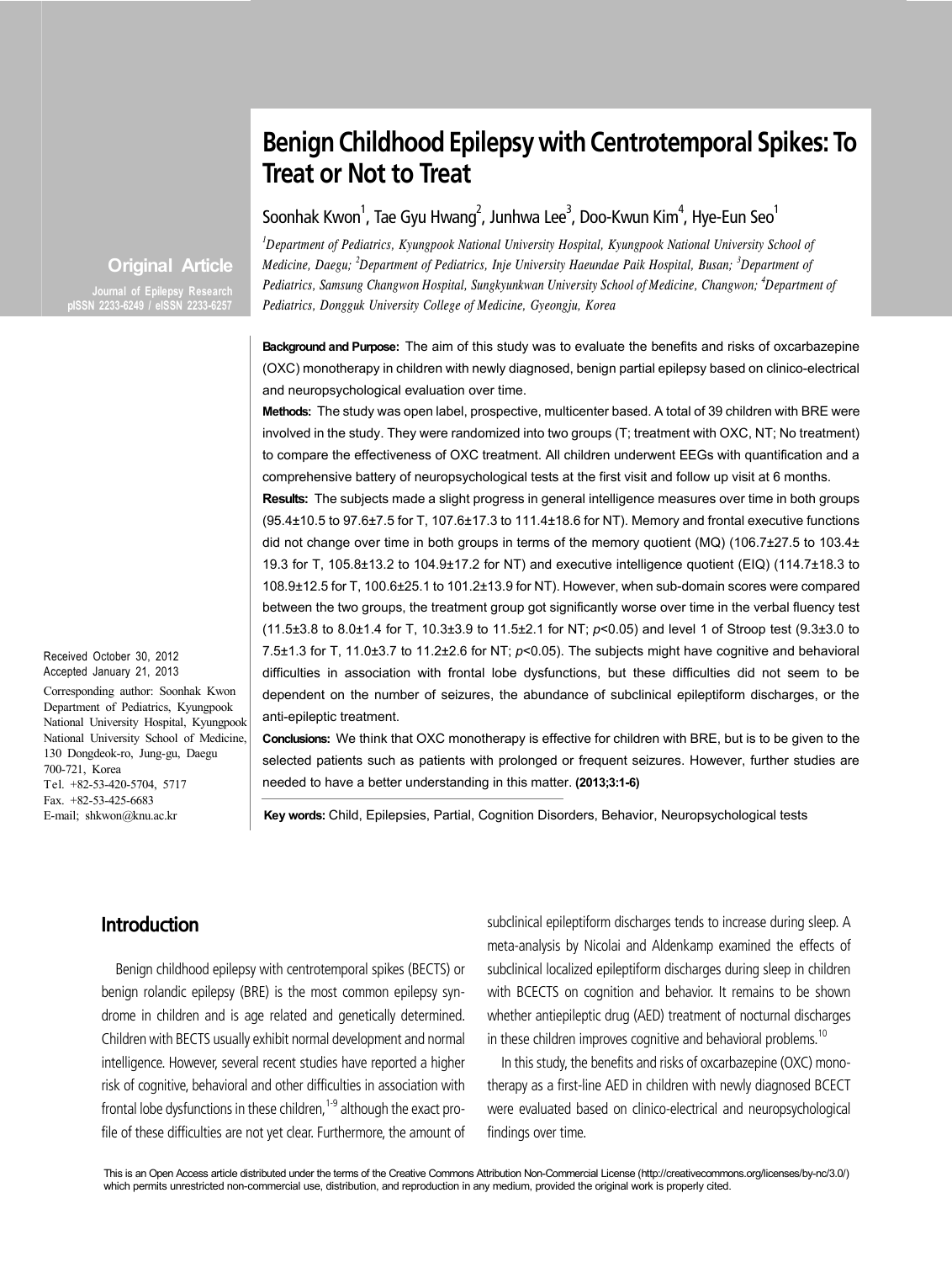## **Materials and Methods**

#### **Subjects**

Children aged 5-15 years of age were eligible for this study when they experienced two or more seizures over the past 6 months and had been diagnosed with BECTS by pediatric neurologists. All subjects developed normally and their performance in school was within the normal range at the baseline. Exclusion criteria included primarily generalized seizures, partial epilepsies of a symptomatic etiology, neurodegenerative conditions, a history of psychiatric conditions and a history of taking antiepileptic drugs over the previous three months. They were recruited from four tertiary medical centers that function as major referral centers in four different regions of South Korea.

#### **Study design**

The study was a multicenter based, randomized, open label, prospective clinical trial of treatment/non-treatment comparison design. The study consisted of screening, randomization and a 30 week treatment phase. Each center was given a separate and independent randomization protocol using a random code assignment. The subjects were randomized into two groups (T; treatment with OXC, NT; No treatment) to compare the effectiveness of OXC treatment. In the treatment group, OXC was initially given once a day or twice a day at a dose of 5-10 mg/kg/day and titrated to 10-20 mg/kg/day over a week. This regiment allowed one to increase the dose to a therapeutic range if the subjects had increased frequency or severity of



Figure 1. Study design. The subjects were randomized into two groups (treatment with OXC, No treatment) to compare the effectiveness of OXC treatment. In the treatment group, OXC was given once a day or twice a day at the same dose. All children underwent sleep EEGs and comprehensive neuropsychological tests at the first and 6 month follow up visits.

seizures in comparison with those of the baseline. All children underwent EEGs with quantification and a comprehensive batter of neuropsychological tests at the first and 6 month follow up visits (Fig. 1).

#### **Outcome measures, statistical methods and others**

The primary outcome parameter was changes in cognition, attention, and behavior in the neuropsychological tests due to medical treatment over time. The secondary parameter included seizure control rate, normalization or improvement of EEG and comparative efficacy of OXC daily or twice a day treatments during the study period. The EEGs were read by two or more experienced specialists. The location and frequency of spikes were quantified for each subject. The spike index was calculated by dividing the total number of spikes by the total time the subject was evaluated.

The subjects went through a comprehensive battery of neuropsychological tests to evaluate various aspects of mental function, including cognition, attention, memory, executive function, behavior and emotion, etc. The tests are shown in Table 1.

The data were statistically analyzed using PASW Statistics 18.0.0 (IBM Corporation, NY, USA). Statistical analysis of the test results was performed using means and their corresponding standard deviations (SD). Significant correlations among independent scores regarding the effects of medical treatment were evaluated using a student t-test or two way repeated measures ANOVA. Statistical significance was regarded at  $p$ -value <0.05.

The study was formally approved by the Institutional Review Board (74005-1379).

## **Results**

Out of 39 children with BECTS, 29 (13 for T and 16 for NT) completed the study. Ten children were dropped due to the failure of follow-up evaluation (3 for T) and loss of follow-up (7 for NT). The mean ages of the subjects were  $8.2 \pm 2.3$  years for the treatment group and  $8.5\pm2.3$  years for the non-treatment group. At the time of baseline,

| Table 1. Neuropsychological Tests used in this study                |
|---------------------------------------------------------------------|
| Korean versions of Wechsler Intelligence Scale for Children III     |
| Frontal Executive Neuropsychological Test (K-FENT)                  |
| Auditory Verbal Learning Test (AVLT)/Rey Complex Figure Test (RCFT) |
| Wisconsin card Sorting Test (WCST)                                  |
| Attention Deficit Diagnostic Scale, Visual (K-ADS)                  |
| Child Behavior Checklist (K-CBCL)                                   |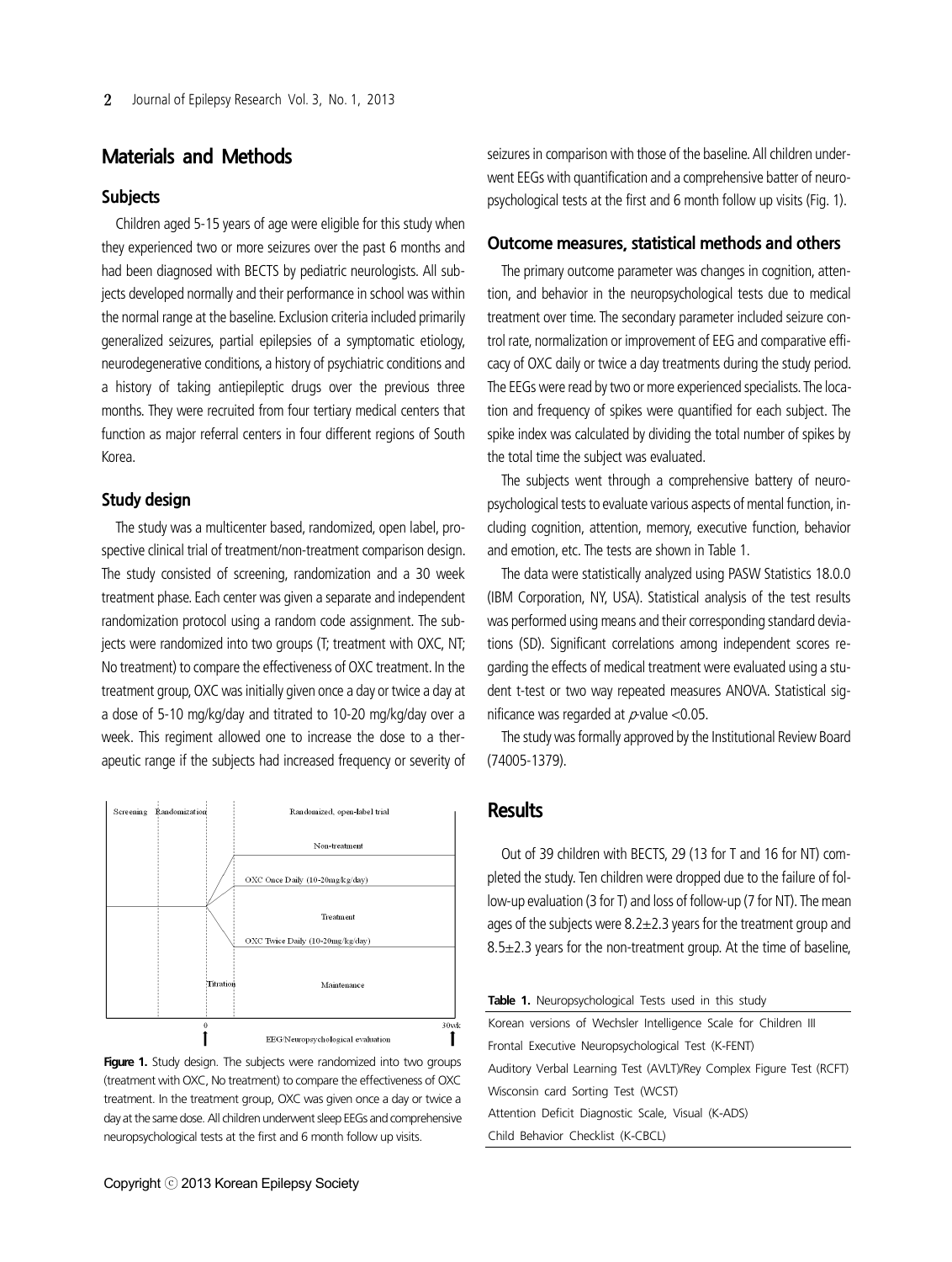the average monthly seizure frequencies of the subjects were  $0.8<sub>\pm</sub>$ 0.7 for the treatment group and  $0.9\pm1.0$  for the non-treatment group. The average spike index (frequency/min) was  $17.4 \pm 19.8$  on the left side and  $15.5\pm17.6$  on the right in the treatment group and  $13.9\pm22.5$  on the left side and  $7.2\pm16.2$  on the right of the nontreatment group (Table 2).

Table 3 presents results on the clinical and neuropsychological assessment of the subjects over time. 54% of OXC treatment group remained seizure free and 23% showed an average monthly reduction in seizure frequency of more than 50% during the first 6 month as did 50% and 19% of the non-treatment group. Statistically there was no significant difference between the two groups. The sleep EEGs became normalized in 15% of the treatment group and 19% of the non-treatment group after six months of treatment. As for the spike index, it increased by 20-50% in the treatment group after 6 months of treatment and fell by 20-90% in the non-treatment group over the same time period ( $p > 0.05$ ). Furthermore, the spike index of the right hemisphere decreased more in the non-treatment group

than in the treatment group; however this different was not statistically significant (7.2 $\pm$ 16.2 to 3.8 $\pm$ 7.9 in NT vs. 15.5 $\pm$ 17.6 to 19.1 $\pm$ 18.4 in T). The subjects made slight progress in general intelligence measures over time in both groups. Surprisingly, the treatment group had a higher performance intelligence quotient (PIQ), which was not significant (95.3±11.6 to 103.9±6.3 in T vs. 103.4±17.1 to 110.4±17.9 in NT).

As summarized in Table 4, overall memory and frontal executive functions did not change over time in both groups in terms of the

Table 2. Demographic and clinical features of the subjects (n=29)

|                                   | Treatment<br>$(n=13)$ | Non-treatment<br>$(n=16)$ |
|-----------------------------------|-----------------------|---------------------------|
| Male/Female                       | 6/7                   | 11/8                      |
| Age (yr)                          | $82+23$               | $85+23$                   |
| Average monthly seizure frequency | $0.8 + 0.7$           | $0.9 + 1.0$               |
| Spike index (frequency/min)       |                       |                           |
| Left                              | $174 + 198$           | $139+225$                 |
| Right                             | $15.5 \pm 17.6$       | $7.2 \pm 16.2$            |

**Table 3.** Clinical and neuropsychological findings of the subjects over time (n=29)

|                    | Treatment $(n=13)$ |                 | Non-treatment $(n=16)$ |                  |            |
|--------------------|--------------------|-----------------|------------------------|------------------|------------|
|                    | Baseline           | 6 mon           | <b>Baseline</b>        | 6 mon            | $p$ -value |
| Seizure frequency  | $0.8 + 0.7$        | $0.5 \pm 0.8$   | $0.9 + 1.0$            | $0.5 + 2.0$      | <b>NS</b>  |
| Seizure freedom    |                    | 7(54%)          |                        | 8 (50%)          | <b>NS</b>  |
| Reduction $> 50\%$ |                    | 3(23%)          |                        | 3(19%)           | <b>NS</b>  |
| Spike index        |                    |                 |                        |                  |            |
| Left               | $17.4 \pm 19.8$    | $26.2 + 18.0$   | $13.9 \pm 22.5$        | $11.8 \pm 20.0$  | NS.        |
| Right              | $15.5 \pm 17.6$    | $19.1 \pm 18.4$ | $7.2 \pm 16.2$         | $3.8 + 7.9$      | NS.        |
| EEG $(-)^*$        |                    | 2(15%)          |                        | 3(19%)           | <b>NS</b>  |
| <b>FIQ</b>         | $95.4 \pm 10.5$    | $97.6 \pm 7.5$  | $107.6 \pm 17.3$       | $111.4 \pm 18.6$ | <b>NS</b>  |
| <b>VIQ</b>         | $100.5 \pm 11.1$   | $91.9 + 8.8$    | $109.6 \pm 16.3$       | $110.4 \pm 18.3$ | <b>NS</b>  |
| <b>PIQ</b>         | $95.3 \pm 11.6$    | $103.9 + 6.3$   | $103.4 \pm 17.1$       | $110.4 \pm 17.9$ | <b>NS</b>  |

<sup>P</sup>-values based on two way repeated measures, ANOVA.

Seizure frequency, Average seizure frequency/month; Spike index, frequency/minute; FIQ, Full-scale intelligence quotient; VIQ, Verbal intelligence quotient; PIQ, Performance intelligence quotient; NS, Not significant statistically.

\* EEG (-), normalization of sleep EEG.

|  |  |  |  |  | <b>Table 4.</b> Results of frontal executive functions and memory over time $(n=29)$ |  |  |  |  |  |  |  |
|--|--|--|--|--|--------------------------------------------------------------------------------------|--|--|--|--|--|--|--|
|--|--|--|--|--|--------------------------------------------------------------------------------------|--|--|--|--|--|--|--|

|             |                  | Treatment $(n=13)$<br>Non-treatment $(n=16)$ |                  |                  |                 |
|-------------|------------------|----------------------------------------------|------------------|------------------|-----------------|
|             | <b>Baseline</b>  | 6 mon                                        | <b>Baseline</b>  | 6 mon            | $p$ -value      |
| EIQ         | $114.7 \pm 18.3$ | $108.9 \pm 12.5$                             | $100.6 + 25.1$   | $101.2 \pm 13.9$ | <b>NS</b>       |
| <b>MQ</b>   | $106.7 \pm 27.5$ | $103.4 \pm 19.3$                             | $105.8 \pm 13.3$ | $104.9 \pm 17.2$ | <b>NS</b>       |
| <b>WCST</b> | $50.8 \pm 11.0$  | $623+142$                                    | $60.3 \pm 14.3$  | $67.8 + 22.3$    | $\not\sim 0.05$ |

 $p$ -values based on two way repeated measures, ANOVA.

EIQ, Executive Intelligence quotient; MQ, Memory quotient; WCST, Wisconsin card sorting test.  $^{\star}$ p $<$ 0.05.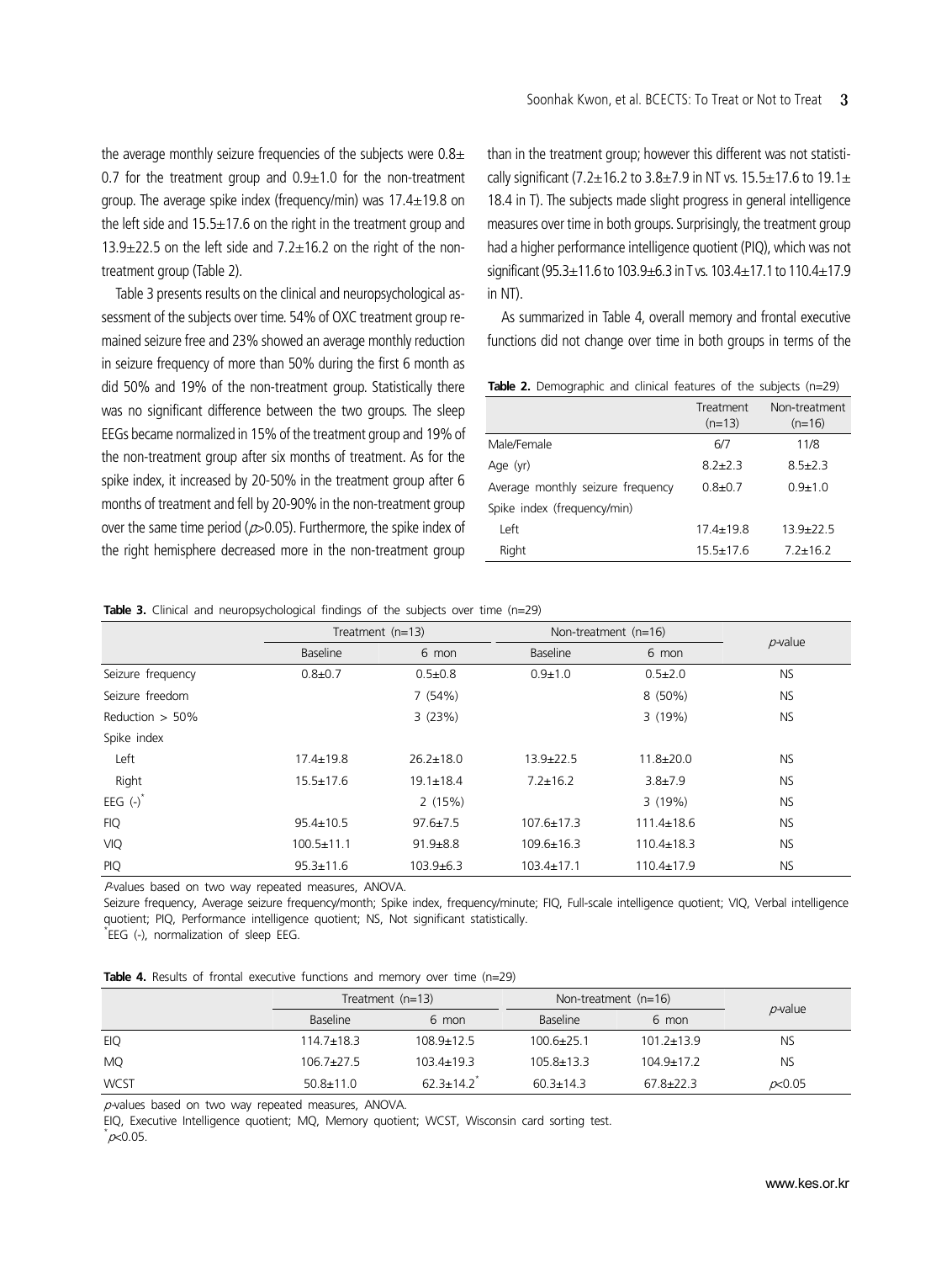memory quotient (MQ) (106.7 $\pm$ 27.5 to 103.4 $\pm$ 19.3 in T vs 105.8 $\pm$ 13.2 to 104.9±17.2 in NT) and executive intelligence quotient (EIQ)  $(114.7\pm18.3$  to  $108.9\pm12.5$  in T vs.  $100.6\pm25.1$  to  $101.2\pm13.9$  in NT). However, when sub-domain scores were compared between the two groups, the treatment group got significantly worse over time in the verbal fluency test (11.5 $\pm$ 3.8 to 8.0 $\pm$ 1.4 in T vs. 10.3 $\pm$ 3.9 to 11.5 $\pm$ 2.1 in NT;  $\alpha$ <0.05) and level 1 of Stroop test (9.3 $\pm$ 3.0 to 7.5 $\pm$ 1.3 in T vs. 11.0 $\pm$ 3.7 to 11.2 $\pm$ 2.6 in NT;  $\rho$  < 0.05) (Fig. 2). In contrast, the treatment group had better "frontal" lobe functions in the Wisconsin card sorting test (WCST) over time than the non-treatment group (50.8±11.0 to 62.3±14.2 in T vs. 60.3±14.3



Figure 2. Verbal fluency and Stroop tests between treatment and nontreatment groups. The scores for the word and verbal fluency and level 1 Stroop tests for the treatment group got significantly got worse over time when compared with the non-treatment group.

to 67.8 $\pm$ 22.3 in NT;  $\alpha$ <0.05). Otherwise, no significant differences were observed in the sub-domains of the Auditory Verbal Learning Test (AVLT)/Rey Complex Figure Test (RCFT) and Frontal Executive Neuropsychological Test (K-FENT) between the two groups.

In the computerized attention measurements (Attention Deficit Diagnostic Scale, Visual; K-ADS), which is vision based, the nontreatment group appeared more inattentive and impulsive and the treatment group scored higher on the sub-domains; however, this difference was not statistically significant (54.0 $\pm$ 8.2 to 62.3 $\pm$ 14.2 in T vs.  $60.3 \pm 14.3$  to  $67.8 \pm 22.3$  in NT for inattentiveness and  $50.8 \pm$ 11.0 to  $62.3 \pm 14.2$  in T vs.  $60.3 \pm 14.3$  to  $67.8 \pm 22.3$  in NT for impulsivity,  $p > 0.05$ ). In addition, there were no significant differences in the sub-items of Child Behavior Checklist (K-CBCL) overtime in both groups. As shown in Table 5, no differences in seizures and neurocognitive functions were observed for the group receiving OXC treatment twice a day, but rather this treatment appeared to aggravate behavior, especially aggression on K-CBCL (38.0±11.5 to  $31.0\pm11.3$  in once daily treatment group and  $46.4\pm11.6$  to 50.8 $\pm$ 15.58,  $p$ <0.05).

#### **Discussion**

 Recent studies have demonstrated that BECTS may present with cognitive, behavioral and other difficulties in association with frontal lobe dysfunctions<sup>1-9,11,12</sup> and subclinical localized epileptiform discharges during sleep may affect or worsen their cognition and behaviors.10 However, whether or not children with BECTS need anti-

**Table 5.** Comparison between OXC treatment once daily and twice daily over time (n=13)

|                         |                  | Once daily $(n=4)$ | Twice daily $(n=9)$ |                              |                |
|-------------------------|------------------|--------------------|---------------------|------------------------------|----------------|
|                         | Baseline         | 6 mon              | Baseline            | 6 mon                        | $p$ -value     |
| Seizure frequency       | $0.4 + 0.4$      | $0.4 \pm 0.6$      | $1.0 + 0.8$         | $0.8 + 0.7$                  | <b>NS</b>      |
| Seizure freedom         |                  | $2(50\%)$          |                     | 5(56%)                       | <b>NS</b>      |
| Reduction $> 50\%$      |                  | 1(25%)             |                     | 1 $(11\%)$ <sup>*</sup>      | $\n  D 0.05\n$ |
| Spike index             |                  |                    |                     |                              |                |
| Left                    | $27.6 \pm 26.5$  | $33.0 \pm 19.2$    | $12.8 \pm 15.8$     | $22.8 \pm 18.1$ <sup>*</sup> | p > 0.05       |
| Right                   | $21.0 \pm 27.1$  | $24.7 \pm 24.0$    | $13.0 \pm 13.0$     | $16.3 \pm 16.8$              | <b>NS</b>      |
| EEG $(-)^{\dagger}$     |                  | $0(0\%)$           |                     | $1(11\%)$                    | <b>NS</b>      |
| <b>FIQ</b>              | $94.8 \pm 10.8$  | $98.0 \pm 10.0$    | $95.8 \pm 11.0$     | $97.4 + 9.1$                 | <b>NS</b>      |
| <b>VIQ</b>              | $105.3 \pm 12.5$ | $92.0 \pm 7.1$     | $98.1 \pm 10.4$     | $91.8 \pm 10.1$              | <b>NS</b>      |
| <b>PIQ</b>              | $92.5 \pm 14.7$  | $104.5 + 9.2$      | $96.8 \pm 10.6$     | $103.6 + 6.1$                | <b>NS</b>      |
| Aggression <sup>‡</sup> | 38.0±11.5        | $31.0 \pm 11.3$    | $46.4 \pm 11.6$     | $50.8 \pm 15.58$             | D > 0.05       |

 $p$  values based on two way repeated measures, ANOVA.

FIQ, Full-scale intelligence quotient; VIQ, Verbal intelligence quotient; PIQ, Performance intelligence quotient; NS, Not significant statistically.  $*\infty$ 0.05.  $*EEG$  (-), normalization of sleep EEG.  $*$ Aggression, aggression on K-CBCL.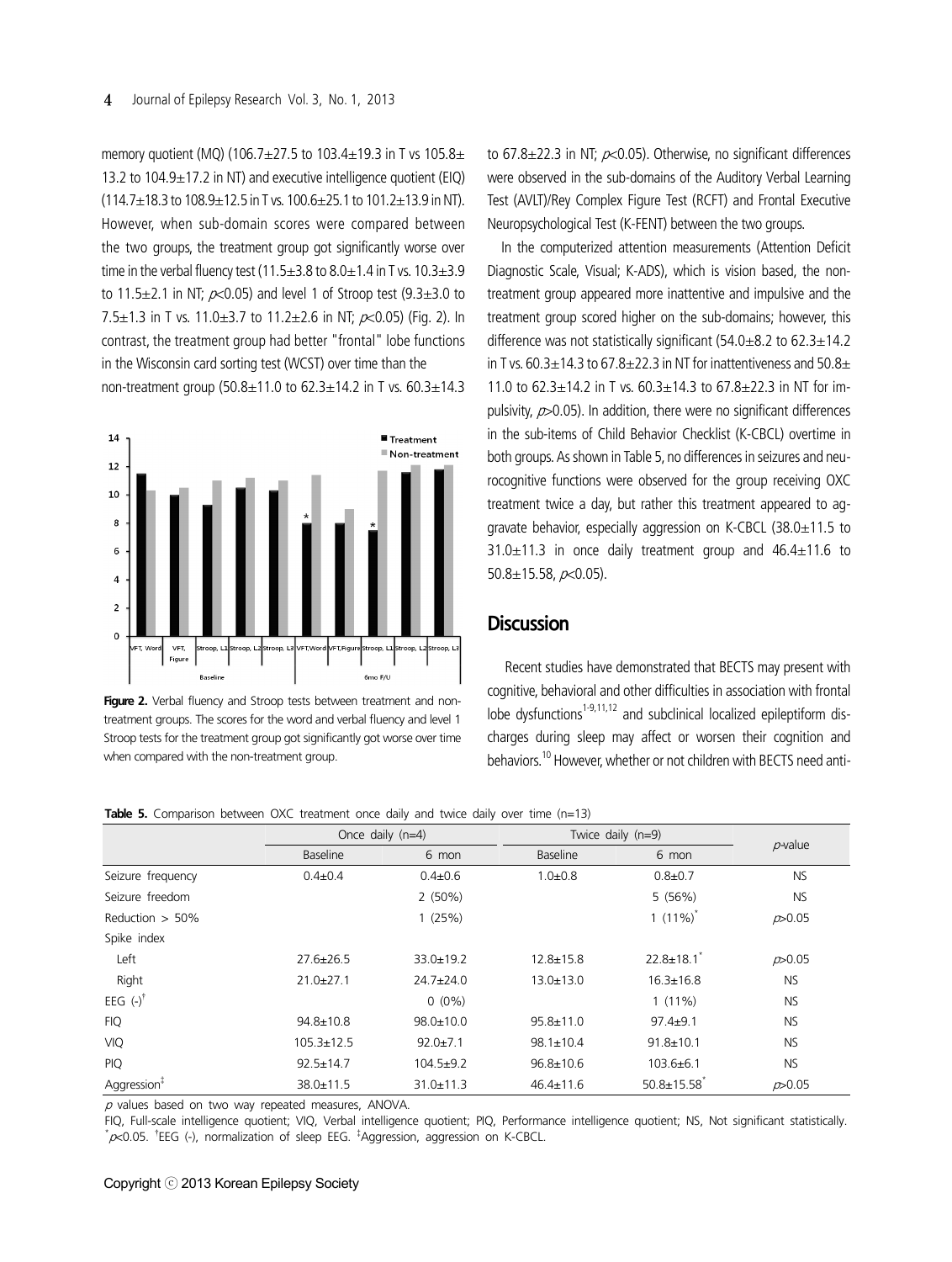epileptic drug treatment is still controversial. Furthermore, there have been few prospective trials in children with BECTS regarding the effects of antiepileptic drugs on cognition and behavior. In this study, the benefits and risks of oxcarbazepine (OXC) monotherapy in these children were evaluated based on clinico-electrical and neuropsychological changes over time.

Unlike previous studies.<sup>13-15</sup> this trial failed to demonstrate  $OXC$ efficacy in the seizure control. There were no significant differences between treatment and non-treatment groups even though 54% of OXC treated patients were seizure free at the end of the first 6 months. However, these results likely occurred because of the small sample size, relatively short period of follow-up and wide spectrum of conditions examined.<sup>16</sup>

 Based on the results of this study, only 15% of the treatment group and 19% of the non-treatment group showed normalization of EEG after six months. In addition, the spike rate increased in the treatment group and decreased in the non-treatment group after 6 months; however, this difference was not statistically significant. These findings are not in agreement with previous studies.<sup>17,18</sup> Again, this likely occurred because of the small sample size and low dose of OXC used during the study period. Despite these findings, the general intelligence measures for both groups slightly improved over time. Furthermore, the intelligence quotient (PIQ) slightly increased in the treatment group; however, this increment was not statistically significant. These results indicate that treatment with OXC might also have a positive effect on cognition, which has been observed in other studies.<sup>8</sup>

To the best of our knowledge, few previous studies have evaluated the frontal lobe functions in children with BCECTS in relation to medical treatment.<sup>15</sup> This pilot study demonstrated that overall memory and frontal executive functions did not change over time regardless of treatment. When sub-domain scores were compared between two groups, the scores for the verbal fluency ( $\approx$  0.05) and level 1 stroop tests ( $\approx$ 0.05) got worse over time for the treatment group. In contrast, the treatment group showed better frontal lobe functions in the WCST over time than the non-treatment group ( $p<0.05$ ). These findings were troublesome because they indicate that administration of OXC may interfere with language development in children. However, further studies are needed to conclusively demonstrate that this was the case.

A few studies have demonstrated a significant correlation between treatment and positive effects on behavioral difficulties.<sup>10,19-21</sup> In this study, the non-treatment group appeared more inattentive and impulsive, whereas OXC treatment appeared to produce negative effects in the vision based, computerized attention measures; however, this difference was not statistically significant when compared with the other group. In addition, both groups did not show any significant behavioral changes overtime on K-CBCL. Thus, it is still not clear whether drug treatment can improve or worsen attention and behavior.

Since seizures mostly occur at night in children with BCECTS, we tried to assess the effect of single daily dose, especially in the late evening or before going to bed. As expected, treatment with OXC twice a day did not produce a better outcome in controlling seizures and cognitive functions, but rather seemed to aggravate behavior, especially aggression. Based on these findings, it might be better to administer OXC treatment in a single dose once a day in the evening or prior to sleep. Moreover, these results partly support the effects of treating nocturnal EEG discharges on cognition and behavior reported in previous studies.<sup>8</sup>

This study is limited due to its small sample size, the heterogeneity of subjects, and the lack of information about the potential effects of epileptiform discharges during the neuropsychological assessment. In addition, some neuropsychological tests, such as ADS, could not be measured reliably in preschool children due to their immature grapho-motor skills. Large scaled, more objective studies are needed to elucidate these effects in children with BCECTS.

In conclusion, this study revealed that children with BCECTS have a higher chance of having cognitive and behavioral difficulties as well as frontal lobe dysfunctions, but these difficulties did not seem to be dependent on the number of seizures, the abundance of subclinical epileptiform discharges, or the anti-epileptic treatment. We therefore believe that OXC monotherapy is an effective measure for children with BRE, but should be tried to selected patients who have prolonged or frequent seizures. However, further studies are needed to elucidate this matter.

## **Acknowledgements**

This study was financially supported by Novartis Korea. We thank the children and their family who kindly participated in this study and neuropsychologists who conducted the test batteries, especially Ms. Geum-Ye Bae.